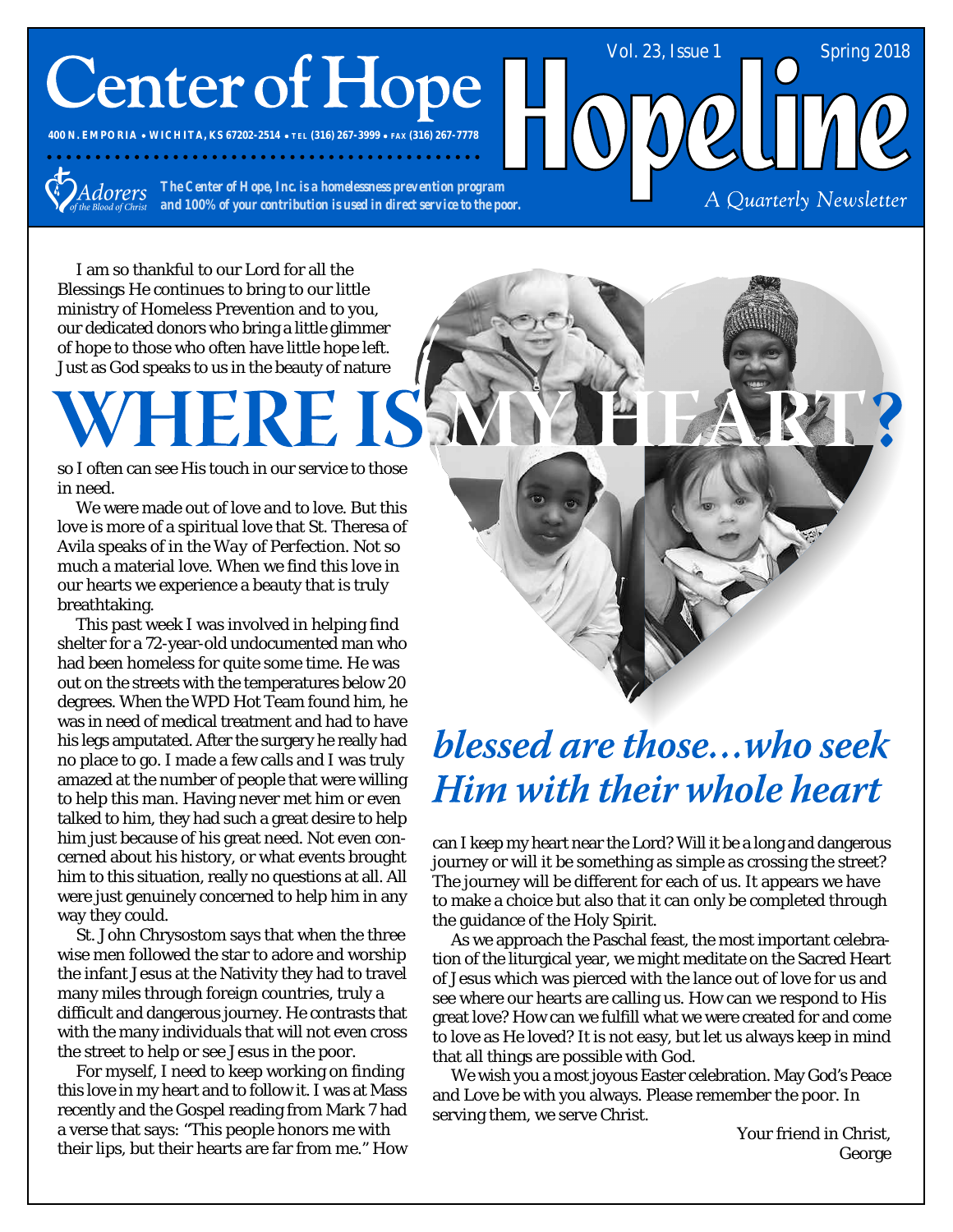**COH Board of Directors:** Chair: J.V. Johnston Vice-Chair: Tom McGrath Secretary: Sr. Janet Rowley, ASC

> **Board Members:** Sandi Baalman Johnnie Bell Larry Damm Glen Dolezal Daniel Giroux Sr. Maria Hughes, ASC Christopher Magana Rev. Paul Oborny Scot Pennington Collin Stieben Curtis Warren Joe Warren John Weir Sr. Susan Welsby, ASC

### **CENTER OF HOPE, INC.** *sponsored by the Adorers of the Blood of Christ* **Executive Director** George Dinkel **Staff:** Sr. Becky Balthazor, ASC Jane Hermann Adriana Palma **Volunteers: ASC Associates** Maralene Balthazor Mary Corrigan Jerry Dooley Sherril Ebben Brenda Eck Rebecca Elpers Jerry Ewald Vicky Glennon Donna Harris Maricar Harris Debra Hartman Connie Hotze Kyle Jacobs Andrew Jaramillo Victoria Jackson Rachel Lewis Vernon May Sheryl Mengelkoch Cynthia Mertens Carol Meyer Rosemary Miano Sandra Nixon Vanessa O'Brien Marilyn Osio Lori Rathert Cheryl Reichenberger Jeannie Rosenhamer Sr. Tarcisia Roths, ASC Dian Rusk Mary Santiago Treva Schaffer Jacqueline Schmidt Sr. Deborah Schovanec, ASC Eldon Schumacher Sally Simon Elisabeth Sims Cathy Strecker Mary Jobe Waddill Barbara Wattman Larry Webb

Linda Webb Marilyn Wells Nicole West Amber Wilson Carolyn Winn Patricia Yates

### **Center of Hope Annual Dinner - April 29**

The Center of Hope is hosting the annual benefit dinner on Sunday, April 29, 2018, at the Newman University Dugan Library & Conference Center. The doors open at 5:00 p.m. with a private reception for those purchasing a table and 5:30 p.m. with a wine and beer reception for all guests.

The theme for the evening is **"Love Begins at Home."** The event includes a raffle, a silent auction and a live auction with some really great items including golf outings, dinner with Bishop Kemme, an HVAC replacement/installation, a one-day trail drive with real horses and longhorn cattle,

Royals/Chiefs games and many other spectacular items.

To top off the evening event, we will sell keys to a locked treasure chest containing treasures valued in excess of \$2,000.

We look forward to seeing you at the Dinner. Reservations are required. Please register early so we have a place reserved especially for you. You can register by calling 267-3999 or mailing your registration to Center of Hope, 400 N. Emporia, Wichita KS 67202. A copy of the dinner invitation can be downloaded from our website: centerofhopeinc.org.

We'd especially like to recognize our corporate sponsor, **Skyward Credit Union**, and our dinner underwriters: **Sisters Adorers of the Blood of Christ, Frankenbery & Johnson DDS, Fahnestock HVAC**, **Learjet Employess Care Fund** and **Spirit AeroSystems, Inc.** We sincerely appreciate their contributions to make this event special.



## **Families We Have Served**

*A variety of problems including health issues and under-employment bring clients to our door. Through your help, Center of Hope is able to provide some assistance in their difficult circumstances. However, their lives do not magically change bringing a fairy tale ending. Your prayers are needed to help them create a better life for themselves and their families. Please pray for:*

S, a 20-year-old lady who lives with her husband. They currently have no income. S was raised in foster homes. She has met her biological parents but has a lot of anger for them as they both have a long drug history and little concern for her.

● R, a 72-year-old man who has been homeless living on the streets. He was taken to the Hospital by the WPD during the extremely cold temperatures and had both his legs amputated. He is undocumented and has no income and really no hope for future income.

● R, a 64-year-old lady who lives by herself. R works for a retail store and only made \$478 this past month. She had a water leak and had to pay \$1,100 to repair the water line and now has a \$974 water bill.

R, a 32-year-old single dad who lives with his 4-year-old son. R was involved in a rollover auto accident on the way to work. He was not driving. He has a hairline fracture on his spine and is in a neck brace. He is currently on medical leave and will soon find out when he meets the surgeon whether he will need surgery, continue to wear the neck brace, or be able to return to work. He owed \$1174 on his rent and has never been late on his rent payment.

T, a 41-year-old mom who lives with her young son. T was hospitalized after a domestic violence situation. She is receiving counseling and supportive services. Her only source of income is child support of \$200 per month. She owes \$880 on rent and \$447 on her Westar bill.

● J & C have 4 children and have been out of work for the past 3 months. J just started a job at a fast food restaurant but they owe \$1500 in rent and \$675 on their utilities.

A, a 32-year-old veteran has no income and has been homeless for some time. He will be moving into an apartment and will be starting a job soon.

M, a 38-year-old lady who was just recently released from prison and currently has no income. She was able to obtain housing in an Oxford House group home and hopes to find a job soon.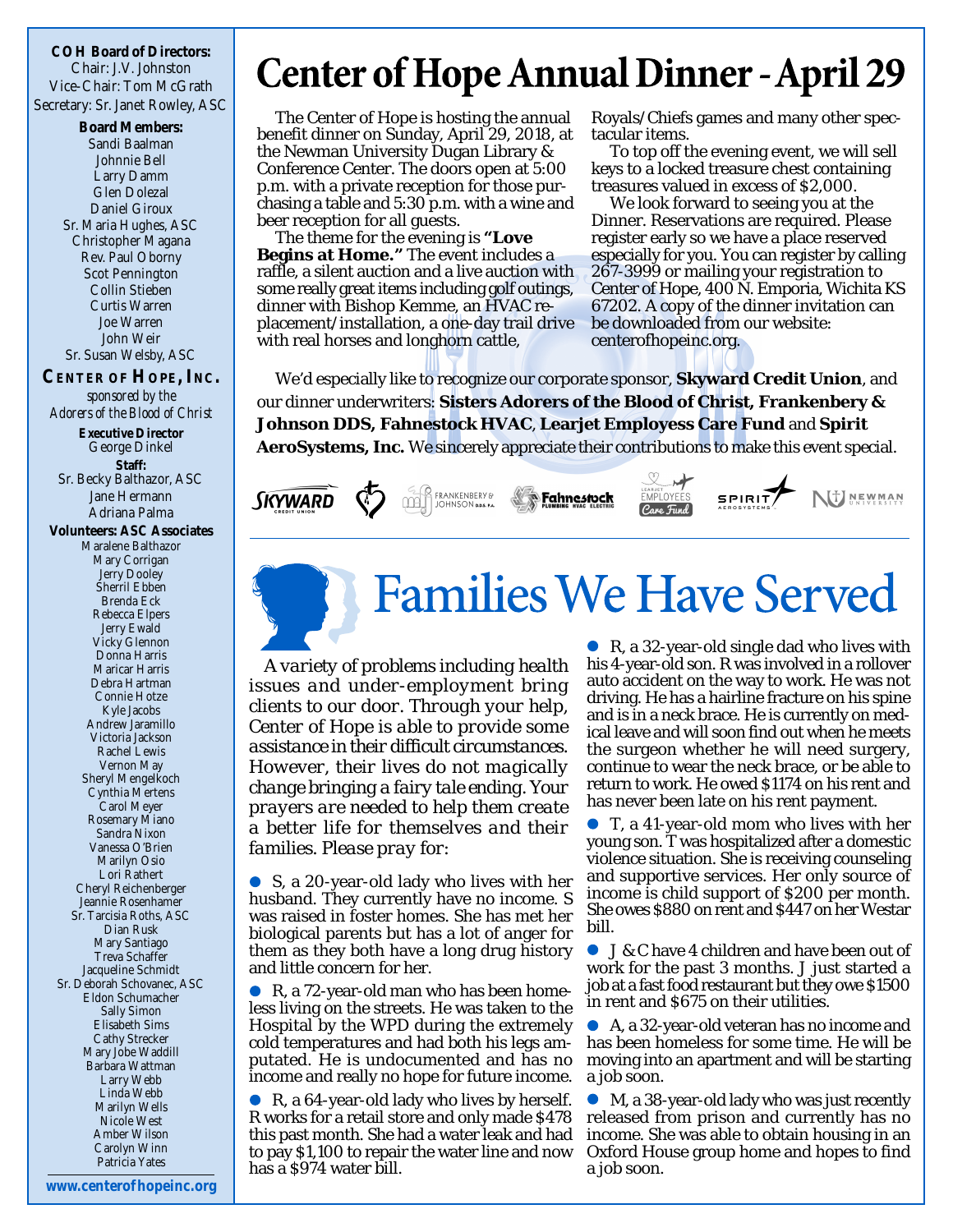### **Martha Flaherty**



I must admit that it is with a deep ache within my heart that I report of the sudden loss of Martha Flaherty. Martha was a Center of Hope Board Member starting in 2006 and became a volunteer shortly thereafter. Martha volunteered on Friday afternoon's and had a unique love and ability to work with the many coming to us for

assistance. She has always been a huge supporter of our little ministry to the poor and was always willing to help in whatever way she could. Her guidance as a Board Member, her many years of helping and being in charge of our Annual Dinner and her weekly service on Friday afternoon's as a volunteer for over twelve years are a great testimony to her love and concern for the poor. Always gracious and joyful, she will be greatly missed. We pray for God's Blessings and Peace for her always!!!

### **Dr Jim Kastens**



We are very sorry to report the loss of Jim Kastens who was a Board Member of the Center of Hope in the early years of the organization before it operated as a corporation. Jim's guidance and support of our ministry which started as a very small response of the heart to those in need has continued to grow and has truly changed the lives of many families living in our

community. Jim always had a special love and concern for our little ministry of homeless prevention. He truly was a kind and loving person who saw the good in others. He will be sadly missed but was an inspiration to me and all those who had the opportunity to know and work with him. May God's Blessings and Peace be with him always!!!

## **Spotlight on Case Management**

An integral component of the Center of Hope Homeless Prevention ministry is the Case Management Program which provides an intensive level of care to those with special needs. The Case Management Program was officially formalized in 2007 when the Center of Hope received a grant though the ASC Foundation. Prior to that time, only supportive counseling was offered. The funding from the ASC Foundation offered our "at risk" families the opportunity to participate in case management planning for one-to-two

years focusing on, but not limited to, three core areas: **employment, education and financial literacy.**

The Center of Hope Case Management Director, Sister Becky Balthazor, ASC strongly believes in a person / family centered approach. She takes into account the reality of life as seen from the client's perspective. When a client commits to the Case Management Program, they agree to formulate

### **RECOGNITION GIFTS**

### **IN MEMORY OF IN HONOR OF**

All ASC Sisters Charles & Teresa Beckett Mendell "Mitch" Butler Margaret Debbrecht Carig Dunlop Mary Ann Farmer Martha Flaherty Msgr. John Gilsenan Joan Kahn James Kastens Sr Renee Kirmer ASC Fran Lamden Robert Laughlin Mary Meyer Marianne Orr Mary Rademacher Sr Stella Rosenhamer Eileen Sweet Ted Toon Norma Trotnic John Voegeli

Pat Baker Janis Brehm Jim Daniels Rev Ed Deimeke Joe & Jane Farmer Wanda Farmer Stephen Gugleta Lou & Kay Hermann Rev Leon J Kerschen Ella Mae McGuire A.J. Orth Ema Orth Hannah Orth Maureen Orth Melanie Orth Olivia Orth Bob & Mary Waddill

Center of Hope Board of Directors,Volunteers & Staff & their families

Living from your heart means that you choose a life and a lifestyle that are true for you and your family. It means you make important decisions because they resonate with your heart and your own values, and not necessarily with those of others. Living from your heart means that you trust your own instincts more than the pressures from advertising or the expectations of society, neighbors, and friends.

Daily reflection from "Don't Sweat the Small Stuff"

a quarterly case plan with the assistance of the case manager with pertinent goals set in the core areas mentioned above. A review is done at the end of each quarter recognizing the client's accomplishments as well as identifying unmet goals or needed areas of growth. At the conclusion of each quarterly review, the client is provided funds, based on their

> goal attainment, to be used to address obstacles that are keeping them from becoming self- sufficient.

Sister Becky feels that it is critical to understand that the families she works with are trapped in a culture of poverty. What has been very meaningful to her and her clients over the past several years is the evolving *relationship* which underpins all the hard work that is done in the program The purpose and hope of case planning is to empower these families to *make the choices that provide long term sustainable benefits*

*and lasting lifestyle changes.* Sister Becky recognizes the importance of teaching life skills and providing counseling to her clients, but more importantly she feels that a strong mentoring relationship is imperative. From this trusting relationship, the person discovers the truth of their self-worth, abilities, gifts, and begins to live out of that truth. Therein lies a way to successful living.



**Sister Becky feels that it is** critical to understand that the families she works with are trapped in a culture of poverty.

She takes into account the reality of life as seen from the client's perspective.